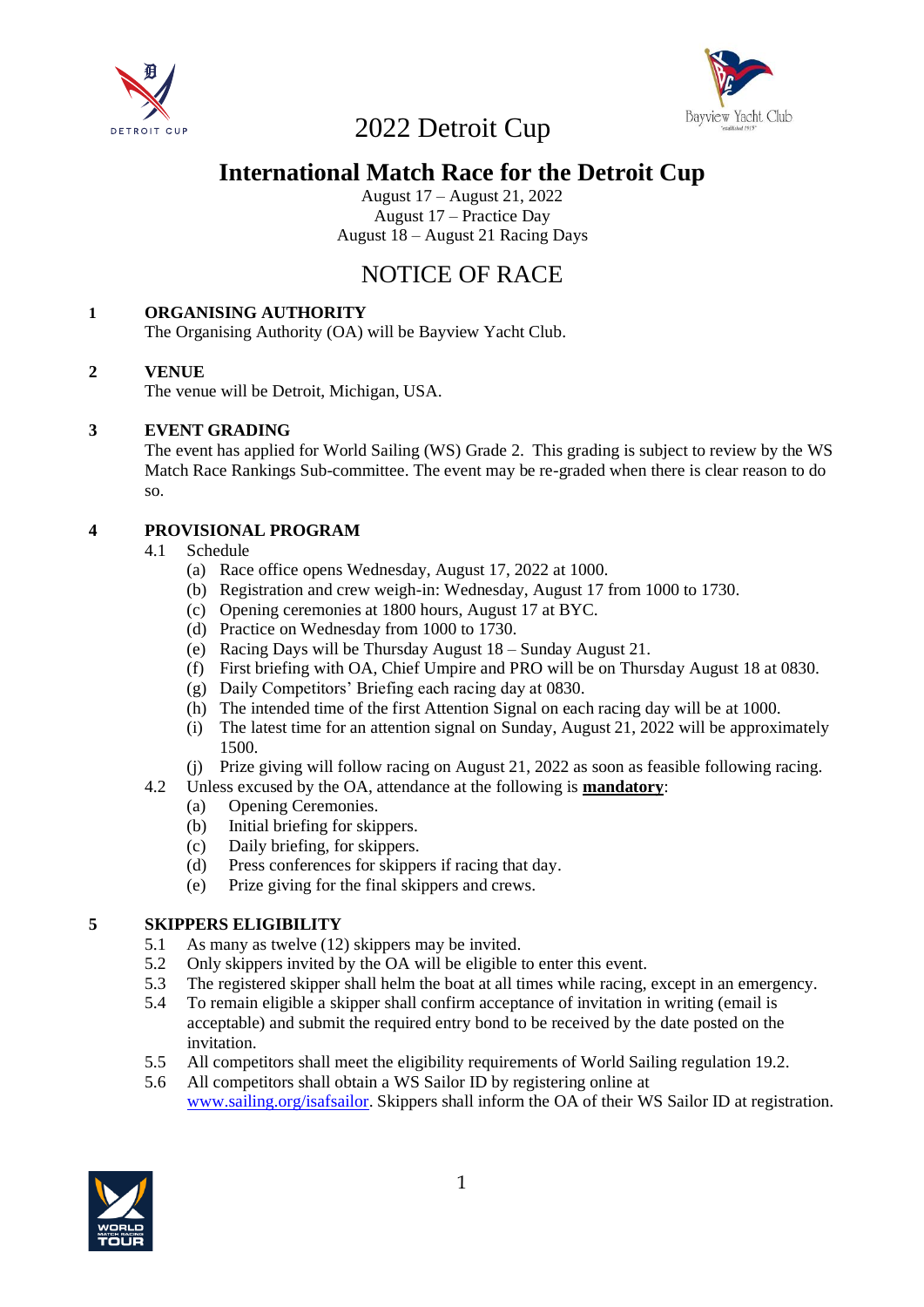



#### **6 ENTRIES**

- 6.1 The skipper shall be entered on completion of registration, crew weighing and the payment of all fees and deposits. Payment can be made by credit card (fee applies) or cash in US funds.
- 6.2 Entry Fee \$1,100 USD.

6.2(a) A non-refundable entry bond of \$500 USD must be paid with the acceptance of invitation and will be applied toward the entry fee.

- 6.2(b) Remaining \$600 USD payable at registration.
- 6.3 Breakfast, Lunch, and Dinner for all racing days, opening ceremonies, and daily keg beer is included in the entry fee for all competitors.
- 6.4 When a skipper accepts an invitation and later withdraws within two months of the event or leaves the event before the end without written approval from the OA, a zero score may be applied by WS to their Ranking Points for that event. World Sailing Regulation 27.2.
- 6.5 Damage deposit
	- (a) A refundable damage deposit of USD \$1,000 shall be paid at registration. This deposit is the maximum payable by the skipper as a result of any one incident. The damage deposit may be paid by credit card.
	- (b) In the event a portion of the damage deposit is used during the event, the skipper may be required to restore that deposit to \$1,000 USD in order to continue in the event.

#### **7 RULES**

- 7.1 (a) The event will be governed by the rules as defined in the RRS and including Appendix C.
	- (b) The rules for the handling of boats will apply, and will also apply to any practice sailing and sponsor races.
		- (c) The US SAILING prescriptions to RRS 67 and 76.1 will be the only US prescriptions that will apply and their text will be posted on the official notice board.
- 7.2 Major Alterations to the RRS.
	- (a) USCG or country MNA (for entrants outside the US) approved PFDs shall be worn at all times by competitors while on the water, other than brief periods while adding or removing clothing. The Y flag will not be flown. This modifies RRS 40. All competitors shall supply their own PFD.
	- (b) RRS C6.3, C8.6, 28.1, 35, 60.1(b), 62.1(a), 63.1, 90.3 and A5 will be changed in the sailing instructions for this event.
	- (c) Bayview Yacht Club's rules for the handling of Club Ultimate 20 boats apply. Ultimate 20 Class rules will not apply.

#### **8 BOATS AND SAILS**

- 8.1 The event will be sailed in Ultimate 20 type boats.
- 8.2 As many as ten (10) boats will be provided by Bayview Yacht Club.
- 8.3 The following sails will be provided for each boat: Mainsail, Jib and Spinnaker.
- 8.4 Boats will be allocated by draw, either daily or for each round as decided by the Race Committee.

#### **9 CREW (INCLUDING SKIPPER)**

- 9.1 The number of crew (including the skipper) shall be three (3) or four (4). All registered crew shall sail all races.
- 9.2 When a registered skipper is unable to continue in the event, the Chief Umpire may authorise an original crew member to substitute.
- 9.3 The maximum total crew weight limit, determined prior to racing, shall be 262.5 kg (578.8lbs) when wearing at least shorts.
- 9.4 When a registered crew member is unable to continue in the event, the Chief Umpire may authorise a substitute, a temporary substitute or other adjustment.

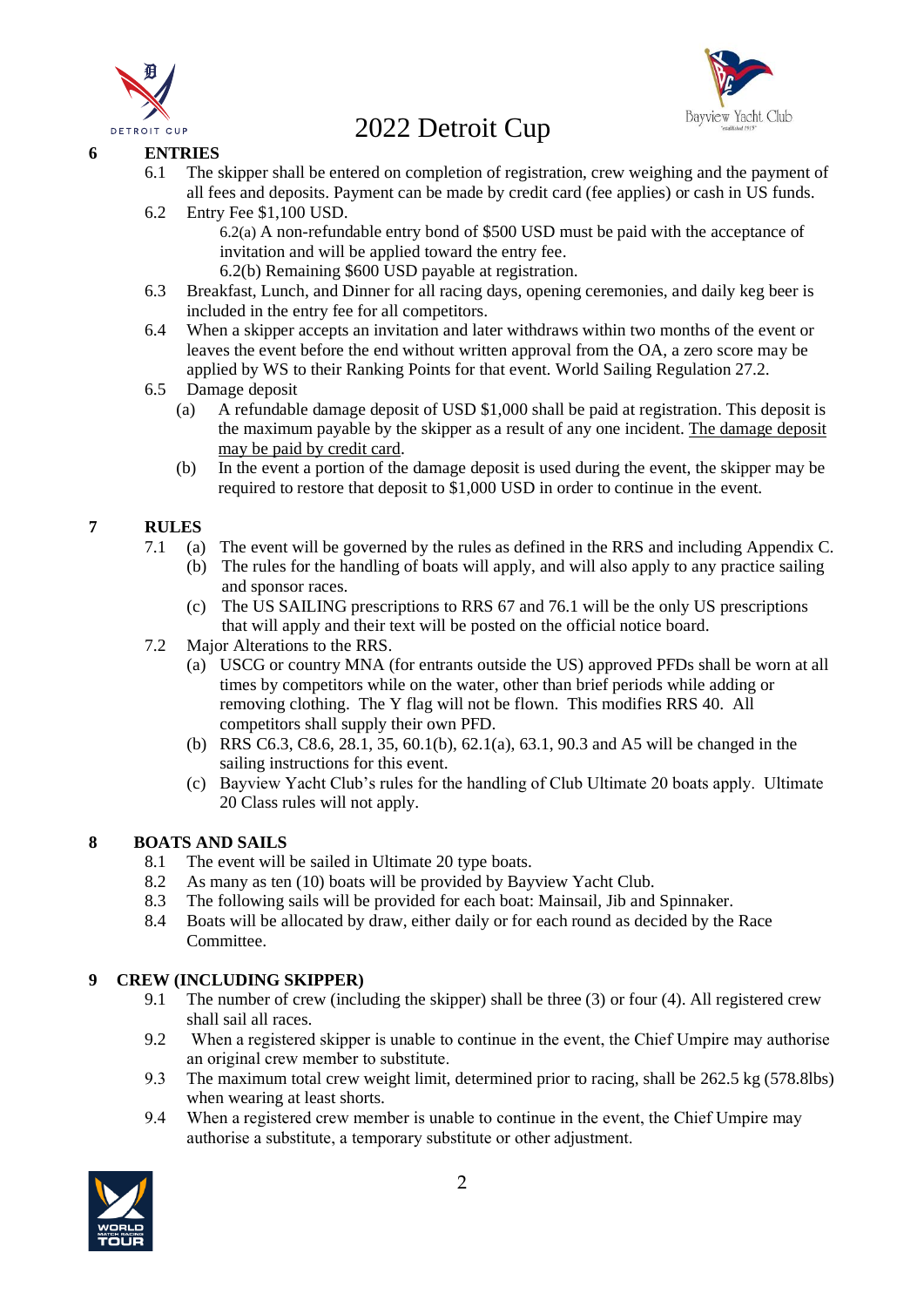



#### **10 EVENT FORMAT**

- 10.1 Skippers will be seeded into a round robin based on World Sailing ranking list 30 days prior to the event.
- 10.2 The event will consist of the following stages:
	- (a) Round Robin Racing
	- (b) Knockout Series including, but not limited to, Quarter Finals, Semi Finals, Finals/Petit-Finals
- 10.3 The OA may change the format, terminate any stage or the event when, in its opinion, it is impractical to attempt to hold the remainder of matches under the existing conditions or in the remaining time scheduled. Early stages may be terminated in favour of later stages.

#### **11 COURSE**

- 11.1 The intended course will be windward/leeward with starboard roundings, finishing downwind.
- 11.2 The intended course area will be in the vicinity of Bayview Yacht Club.

#### **12 ADVERTISING**

- 12.1 As boats and equipment will be supplied by the Bayview Yacht Club, WS regulation 20.4 applies. Each boat will be required to display advertising as supplied by the OA.
- 12.2 Competitors may be permitted to display advertising ashore at the venue, but this is subject to individual negotiation with the OA.
- 12.3 Boats will not be permitted the right to protest for breaches of any rules regarding advertising. This changes RRS 60.1(a).

#### **13 PRIZES**

- 13.1 The winner's name will be engraved on the Detroit Cup, which will remain at Bayview Yacht Club.
- 13.2 Prizes will be awarded for  $1<sup>st</sup>$ ,  $2<sup>nd</sup>$ , and  $3<sup>rd</sup>$ , place. Additionally,
- 13.3 A \$7,500. USD cash prize shall be distributed according to the following table:

| 1 <sup>st</sup> place |   | \$3,500 |
|-----------------------|---|---------|
| $2nd$ place           | - | \$1,750 |
| 3 <sup>rd</sup> place | - | \$1,000 |
| 4 <sup>th</sup> place |   | \$600   |
| 5 <sup>th</sup> place |   | \$350   |
| $6th$ place           |   | \$300   |
|                       |   |         |

13.4 The winner of the Grand Slam series (Chicago Grand Slam, Detroit Cup, Thompson Cup, and Oakcliff International) will earn a qualifier spot at the 2023 Congressional Cup hosted by Long Beach Yacht Club.

#### **14 MEDIA, IMAGES AND SOUND**

The OA shall have the right to use any images and sound recorded during the event free of any charge.

#### **15 PRACTICE SAILING**

The boats will be available for practice on Wednesday, August 17, 2022 from 1000 – 1730 hrs. All skippers must complete registration and pay all fees prior to obtaining a boat for practice. All skippers must comply with the practice schedule in order to give all participants time in the boats. The rules for the handling of the boats and the requirement to wear PFDs will apply during practice. The boats will not be available to any competitor from August 13, 2022 at 2000 hrs. until August 17, 2022 at 1000 hrs.

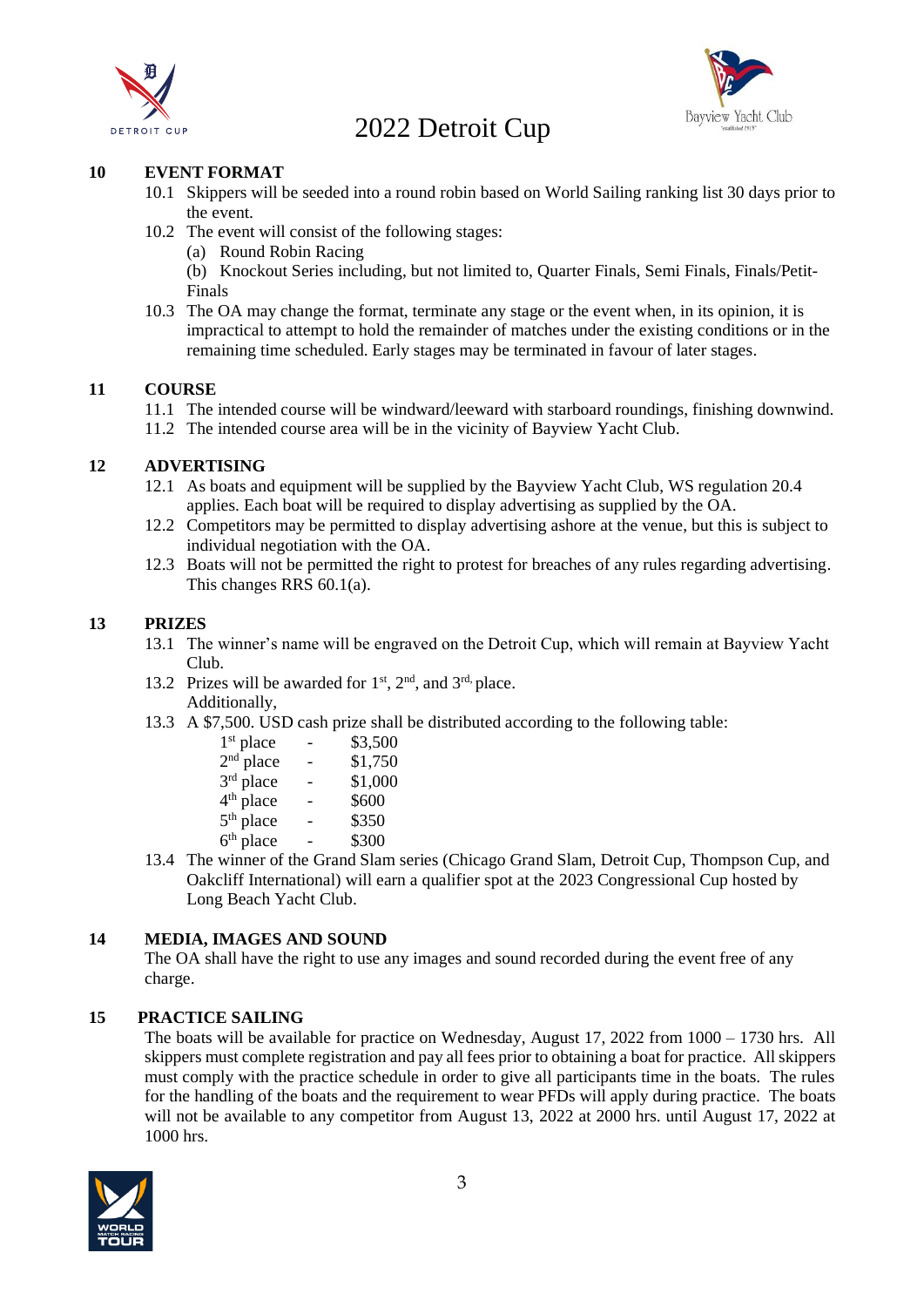



#### **16 DISCLAIMER**

All those taking part in the event do so at their own risk. Bayview Yacht Club, its sponsors, agents, employees, representatives, directors, governors, members, race committee and officials accept no responsibility for any loss, damage, injury or inconvenience incurred, however so caused.

#### **17 INVITATIONS**

Entries will only be accepted from invited skippers. If you wish to be invited please return the Request for Invitation form (attached) to the OA as soon as possible as entries may be filled prior to the May 1, 2022 deadline.

#### **18 OA CONTACT INFORMATION**

For questions, more information regarding this event, or to request an invitation after the May 1, 2022 deadline, please email: [TheDetroitCup@byc.com](mailto:TheDetroitCup@byc.com) or go online to [www.detroitcup.com.](http://www.detroitcup.com/)

Date of Issuance: January 1, 2022 Version: 1

- Venue: Bayview Yacht Club 100 Clairpointe Detroit, MI 48215
- Chair: Lance Smotherman [TheDetroitCup@byc.com](mailto:TheDetroitCup@byc.com) (586) 764-4000

# \*\***Request for Invitation attached\*\***